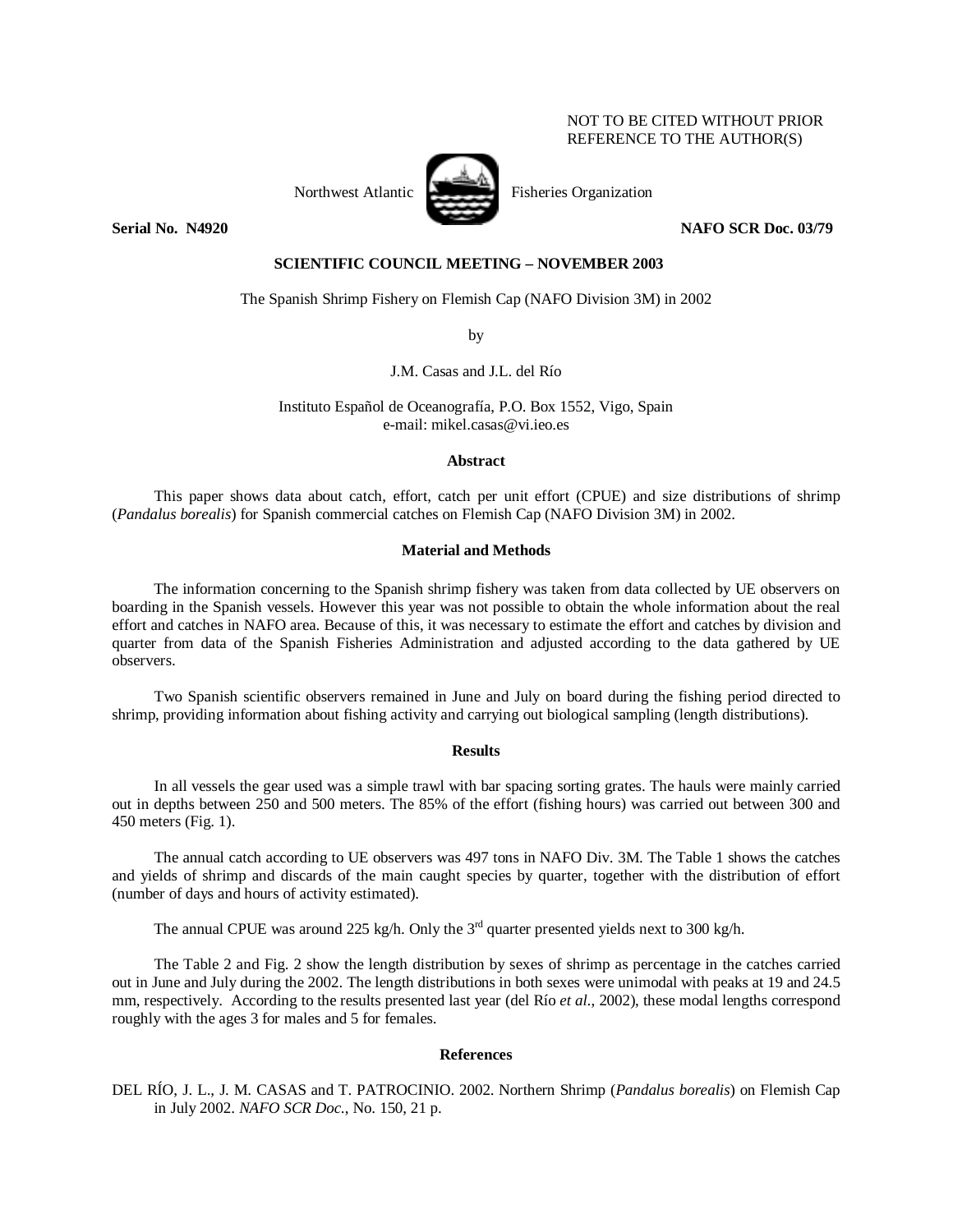| Table 1.- | Estimated catches (kg), effort and CPUE (kg/h) from UE observers by quarter of the Spanish trawl fleet directed to |  |  |  |
|-----------|--------------------------------------------------------------------------------------------------------------------|--|--|--|
|           | shrimp fishery on Flemish Cap (NAFO Div. 3M) in 2002.                                                              |  |  |  |

| <b>SPECIES</b>             | 1 <sup>st</sup> | 2 <sup>nd</sup> | 3 <sup>rd</sup> | 4 <sup>th</sup> | <b>Total</b> |
|----------------------------|-----------------|-----------------|-----------------|-----------------|--------------|
| <b>SHRIMP</b>              |                 | 157096          | 138596          | 200838          | 496530       |
| <b>REDFISH</b>             |                 | 15750           | 88              | 34976           | 50814        |
| <b>WHITE HAKE</b>          |                 | 28              | $\theta$        | 62              | 89           |
| <b>SKATES</b>              |                 | 31              | $\theta$        | 68              | 98           |
| <b>ROUGHHEAD GRENADIER</b> |                 | 2               | 14              | $\Omega$        | 17           |
| <b>ROUGHNOSE GRENADIER</b> |                 | 25              | 157             | $\theta$        | 182          |
| Fishing days               |                 | 55              | 29              | 58              | 142          |
| <b>Fishing hours</b>       |                 | 870             | 476             | 865             | 1891         |
| $CPUE$ Shrimp $(kg/h)$     |                 | 181             | 291             | 232             | 225          |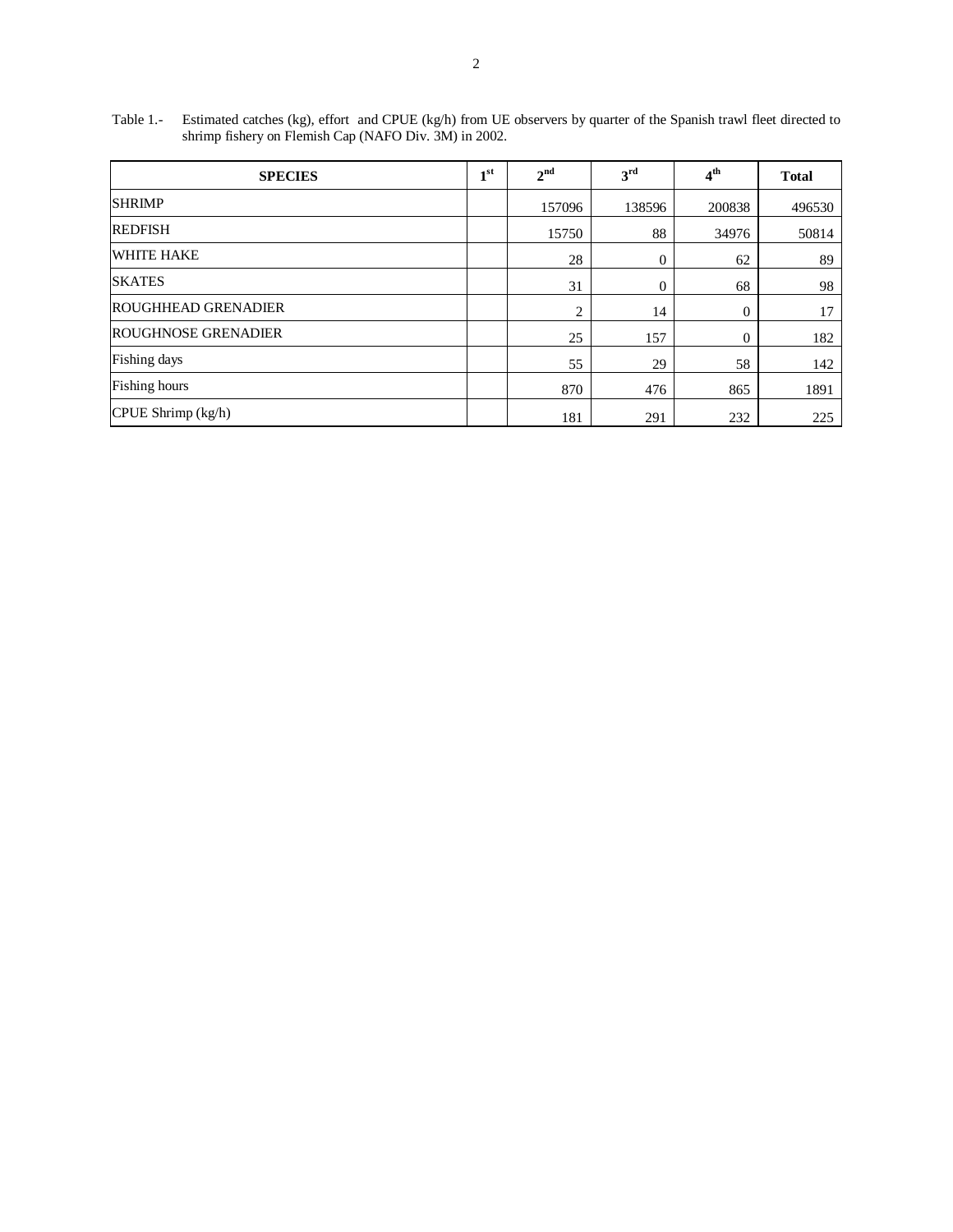|                    | 2 <sup>nd</sup> |                  | 3 <sup>rd</sup> |          | <b>All Year</b> |          |          |
|--------------------|-----------------|------------------|-----------------|----------|-----------------|----------|----------|
| Length (mm)        | males           | females          | males           | females  | males           | females  | total    |
| $\overline{9}$     |                 |                  | 0.03            |          | 0.02            |          | $0.02\,$ |
| 9.5                |                 |                  | 0.03            |          | 0.02            |          | $0.02\,$ |
| $10\,$             |                 |                  | $0.01\,$        |          | $0.01\,$        |          | $0.01\,$ |
| 11                 |                 |                  | 0.03            |          | 0.02            |          | 0.02     |
| 14                 |                 |                  | $0.01\,$        |          | 0.01            |          | $0.01\,$ |
| 14.5               |                 |                  | 0.02            |          | 0.01            |          | $0.01\,$ |
| 15                 | 0.06            |                  | 0.20            |          | 0.14            |          | 0.14     |
| 15.5               | 0.06            |                  | 0.60            |          | 0.39            |          | 0.39     |
| 16                 | 0.24            |                  | 1.64            |          | 1.10            |          | 1.10     |
| 16.5               | 0.61            |                  | 1.27            |          | 1.02            |          | $1.02\,$ |
| 17                 | 0.84            |                  | 2.45            |          | 1.83            |          | 1.83     |
| 17.5               | 1.80            |                  | 3.80            |          | 3.03            |          | 3.03     |
| 18                 | 2.92            |                  | 8.32            |          | 6.24            |          | 6.24     |
| 18.5               | 4.29            |                  | 12.00           | 0.02     | 9.03            | 0.01     | 9.04     |
| 19                 | 4.53            | 0.05             | 13.97           | 0.12     | 10.32           | 0.09     | 10.41    |
| 19.5               | 4.77            |                  | 10.26           | $0.06\,$ | 8.14            | 0.04     | 8.18     |
| $20\,$             | 5.15            | 0.24             | 8.50            | 0.20     | 7.21            | 0.22     | 7.43     |
| 20.5               | 5.40            | 0.45             | 3.95            | 0.35     | 4.51            | 0.38     | 4.89     |
| 21                 | 4.78            | 0.74             | 1.82            | 0.84     | 2.96            | 0.80     | 3.76     |
| 21.5               | 3.62            | 1.17             | 0.83            | 0.93     | 1.90            | 1.02     | 2.92     |
| $22\,$             | 2.88            | 1.89             | 0.23            | 2.02     | 1.25            | 1.97     | 3.22     |
| 22.5               | 2.44            | 2.88             | 0.28            | 2.10     | 1.11            | 2.40     | 3.51     |
| 23                 | 1.50            | 4.21             | 0.08            | 3.42     | 0.63            | 3.72     | 4.35     |
| 23.5               | 1.01            | 5.18             | 0.05            | 3.21     | 0.42            | 3.97     | 4.39     |
| $24\,$             | 0.77            | 5.62             | 0.08            | 3.82     | 0.35            | 4.51     | 4.86     |
| 24.5               | 0.38            | 6.17             |                 | 3.97     | 0.15            | 4.82     | 4.96     |
| 25                 | 0.15            | 6.20             |                 | 3.41     | 0.06            | 4.48     | 4.54     |
| 25.5               | $0.06\,$        | 5.28             |                 | 1.99     | $0.02\,$        | 3.26     | 3.28     |
| $26\,$             | $0.05\,$        | 4.64             |                 | 1.50     | $0.02\,$        | 2.71     | 2.73     |
| 26.5               |                 | 3.09             |                 | 0.87     |                 | 1.73     | 1.73     |
| 27                 |                 | 1.86             |                 | 0.34     |                 | 0.93     | 0.93     |
| 27.5               |                 | 0.95             |                 | 0.17     |                 | 0.47     | 0.47     |
| $28\,$             |                 | 0.52             |                 | 0.10     |                 | 0.26     | 0.26     |
| 28.5               |                 | 0.27             |                 | 0.11     |                 | 0.17     | 0.17     |
| 29                 |                 | 0.11             |                 | 0.02     |                 | 0.05     | $0.05\,$ |
| 29.5               |                 | 0.11             |                 | 0.01     |                 | 0.05     | 0.05     |
| 30.5               |                 |                  |                 | $0.01\,$ |                 | $0.01\,$ | 0.01     |
| 31.5               |                 | 0.06             |                 |          |                 | 0.02     | 0.02     |
| TOTAL (%)          | 48.32           | 51.68            | 70.43           | 29.57    | 61.90           | 38.10    | 100.00   |
| Sampled catch (kg) |                 | 26662            |                 | 33115    | 59777           |          |          |
| No. Sampled        |                 | 938              |                 | 2060     |                 | 2998     |          |
| No. Samples        |                 | $\boldsymbol{7}$ | 10              |          | 17              |          |          |

Table 2: Length distribution of Shrimp as percentage from sampled Spanish catches in June and July on Flemish Cap (NAFO Div. 3M).